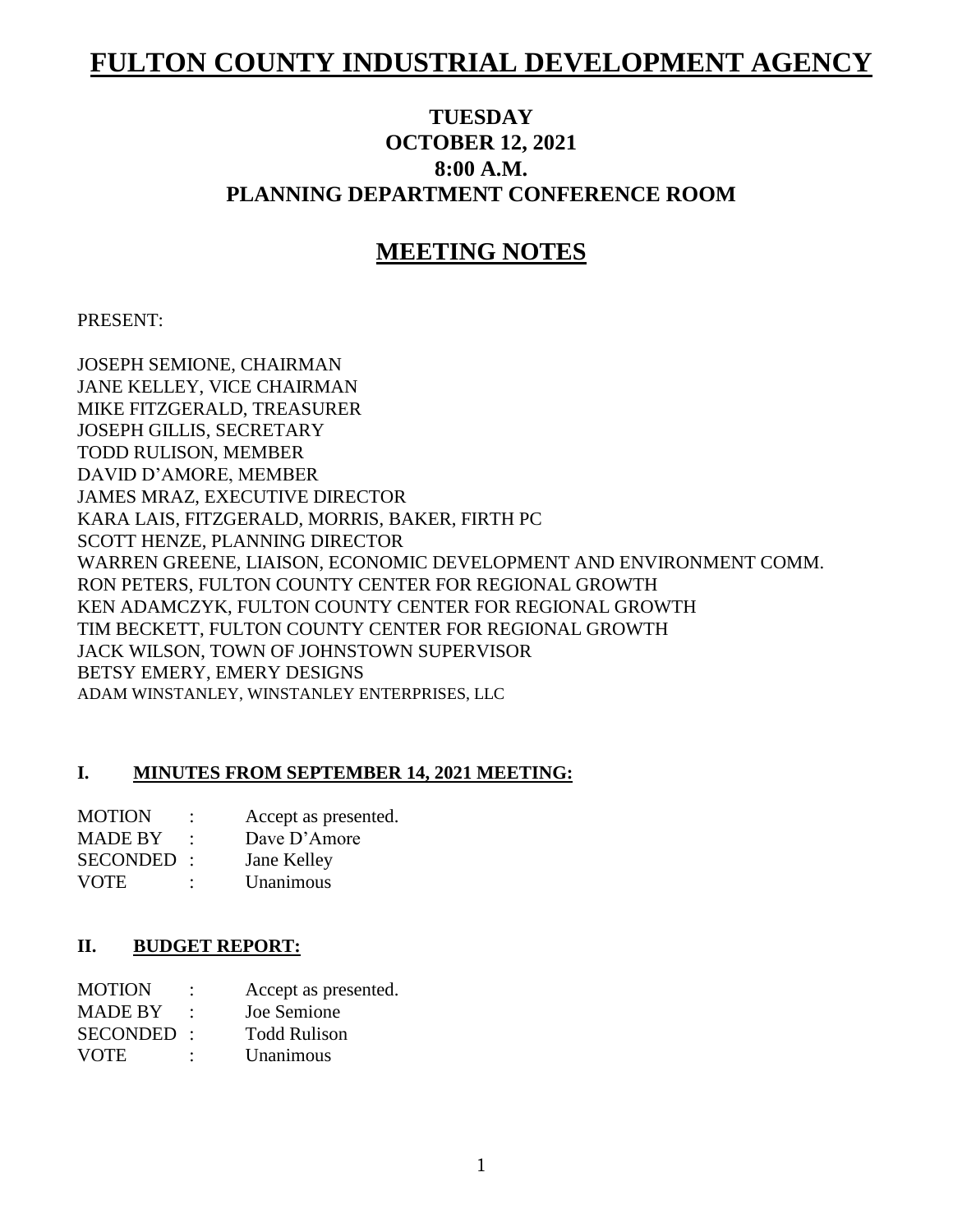### **III. COMMITTEE REPORTS:**

- A. Nominating Committee:
	- $\triangleright$  No report.
- B. Audit Committee:
	- Monthly Bank Reconciliation Report: Dave D'Amore

IDA DISCUSSION: Dave D'Amore approved the Monthly Bank Reconciliation Reports.

- C. Governance Committee:
	- $\triangleright$  No report.
- D. Finance Committee:
	- $\triangleright$  No report.

# **IV. FULTON COUNTY/FULTON COUNTY CENTER FOR REGIONAL GROWTH (FCCRG) REPORTS:**

- 1. Fulton County Report: Warren Greene, Liaison
- 2. FCCRG Report: (See attached.) Ron Peters

IDA DISCUSSION: Warren Greene stated that the Board of Supervisors will be meeting later this afternoon this month. He stated the Board will be authorizing a contract with the CRG to administer the Small Business Assistance Program. He stated work is ongoing in developing a 2022 budget and, hopefully, the Board will be able to adopt the Budget shortly.

Ron Peters reviewed the FCCRG monthly report that was attached. He stated that they are working on the \$300,000 EPA Grant that has been received. He stated the Fulton County Site Inventory and Assessment Project should have the final report in 30-45 days. Ron Peters expressed his disappointment with having to postpone the proposed 6-County Mohawk Valley Developers Summit that had been scheduled here in Johnstown. He stated this event has been postponed until the spring of 2022.

# **V. OLD BUSINESS:**

# **A. Nexus Renewables Solar Project:**

- 1. Status Report:
	- Kara Lais working with Nexus's attorney on closing documents for providing sales tax exemptions.
	- Construction work to start this fall on access road.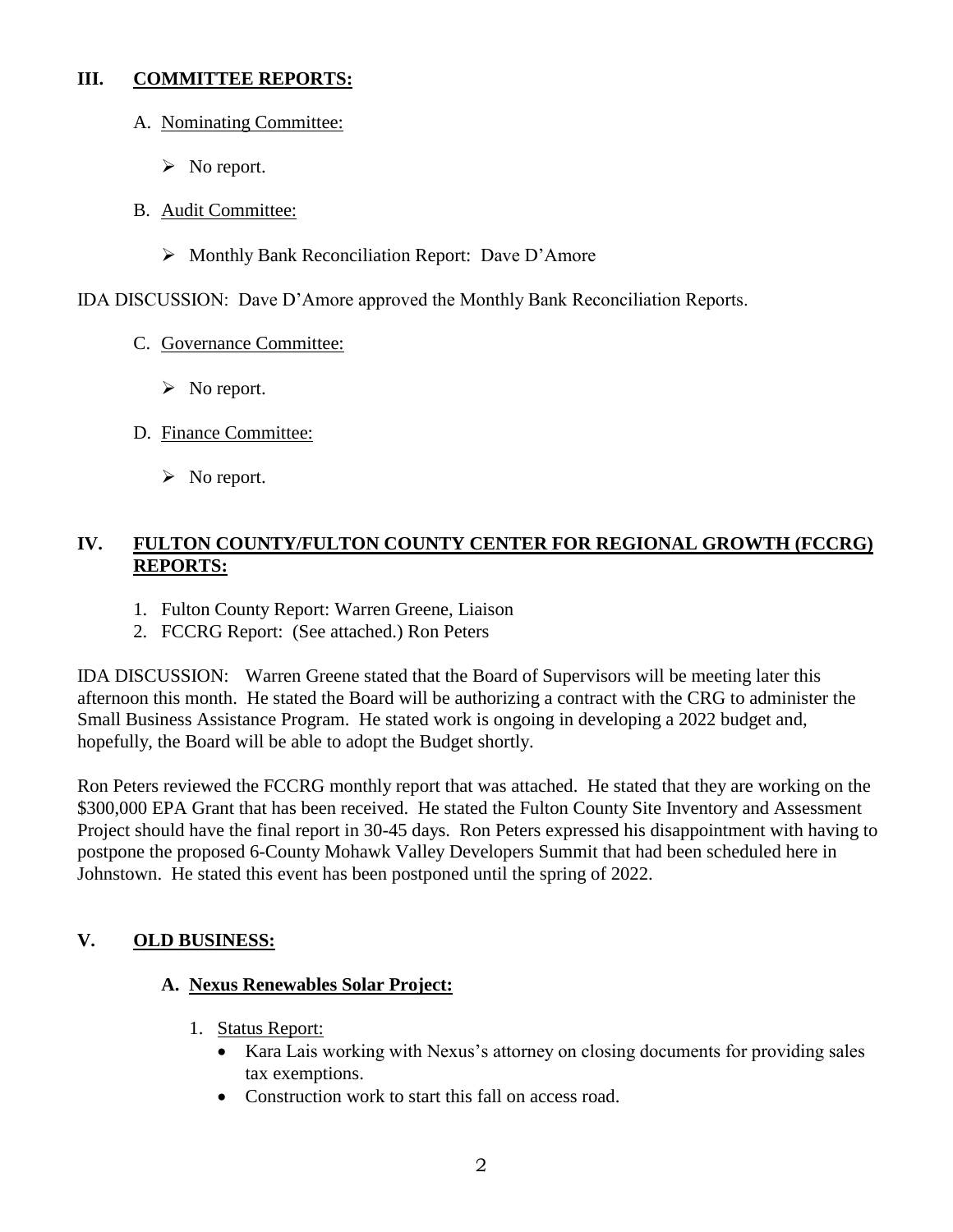# **B. Fulton County Site Inventory and Assessment Project:**

- 1. Status Report:
	- Elan Planning/Landscape Architecture/Engineering D.P.C. is working with MVEDD/FCCRG to prepare assessment of potential sites.
	- Waiting for report to be finalized.

# **C. Proposed Sale of Former Maintenance Building:**

- 1. Status Report:
	- At the September 14, 2021 meeting, the IDA Board approved extending from September  $15<sup>th</sup>$  to November  $15<sup>th</sup>$  the deadline for Lott Holdings to complete its due diligence on buying this building.

IDA DISCUSSION: Jim Mraz stated that Lott Holdings still hasn't received a cost estimate from National Grid.

# **D. Vireo Health's Expansion Project:**

- 1. Status Report:
	- Site work in northwest quadrant of site complete.
	- Footing and foundation walls in northwest quadrant complete.
	- Crane to erect steel arrived during week of October  $4<sup>th</sup>$ .
	- Steel being erected in northwest quadrant.
	- Working on grading and excavating for footers in southwest quadrant.

# 2. Lot Sale:

- Closing occurred on September 27, 2021.
- All funds were wired to IDA.
- 3. Underground Tank:
	- a. Background:
		- Cordos Construction uncovered an old, underground tank adjacent to where former Building 24 stood.
		- Cordos worked directly with NYSDEC to get this tank removed.
		- NYSDEC confirmed that the State, which installed this 5,000-gallon steel tank, never registered it with NYSDEC.
	- b. Action Taken:
		- Jim Mraz spoke with Steve Paszko, Assistant Engineer (Environmental) Bulk Storage, Spill Response, RCRA, Division of Environmental Remediation, New York State Department of Environmental Conservation.
		- Jim Mraz advised Mr. Paszko:
			- 1) At the time the tank was discovered, the IDA owned the site but would be deeding it over to Vireo Health of NY.
			- 2) Several years ago, NYSDEC updated the list of tanks registered at Tryon. One 2 tanks remained. One was a 1,000 gallon and other was 50 gallons. Both tanks were part of the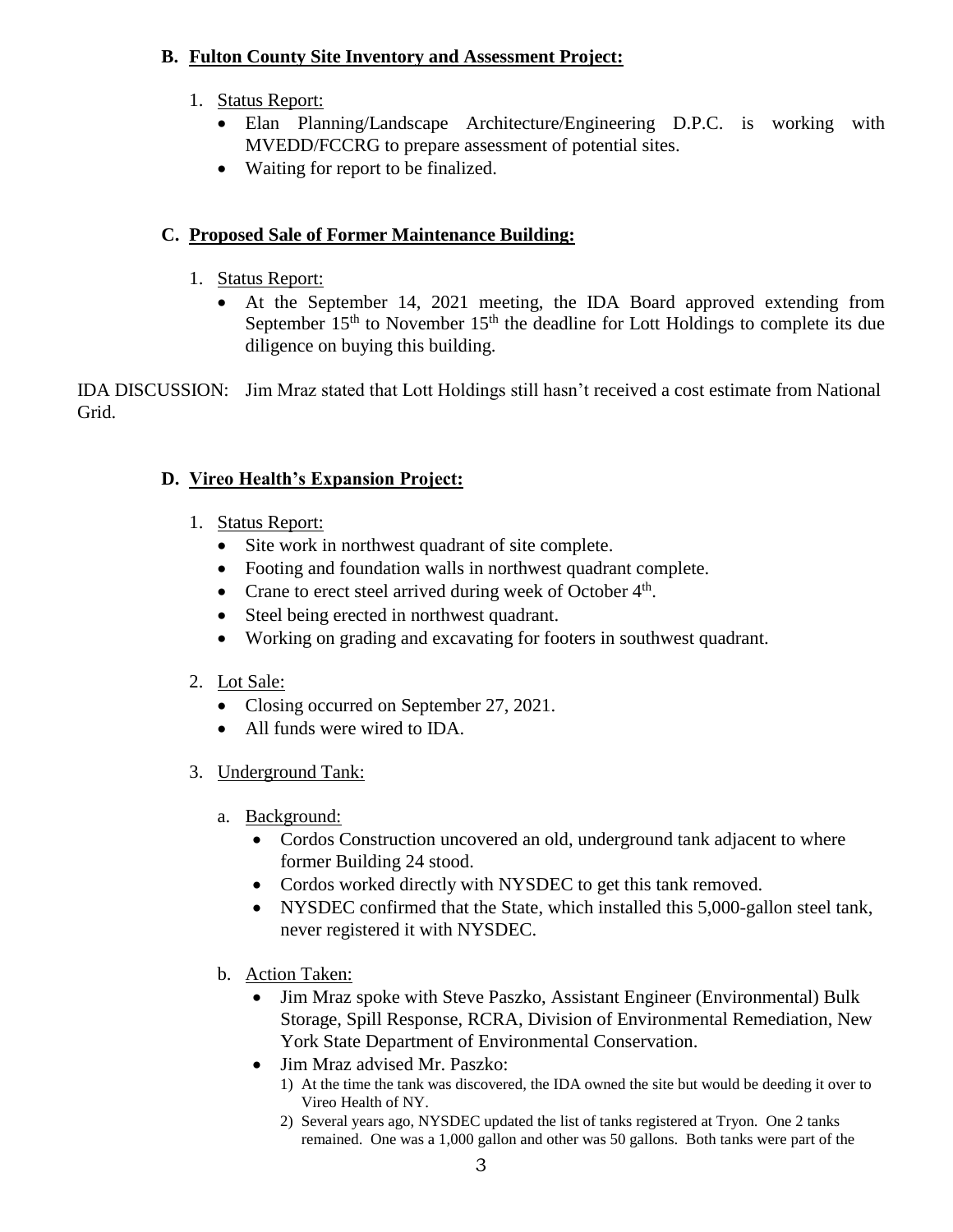former emergency generator. Since the combined capacity of all tanks at Tryon was under 1,100 gallons, Tryon became an unregulated site.

- 3) Cordos Construction removed this tank under NYSDEC's guidance.
- Mr. Paszko advised the IDA to do the following:
	- 1) Since at the time the tank was discovered the IDA was the owner of the site, Mr. Paszko advised that the IDA must submit a Petroleum Bulk Storage Application to NYSDEC to register this 5,000 tank so it can be added to the list of tanks registered at Tryon. By registering this tank, it would bring to 3 the number of tanks registered and the total capacity of the 3 tanks would be 6,150 gallons. This would make Tryon a regulated site.
	- 2) Once the tank is removed, the IDA must submit a 2nd Petroleum Bulk Storage Application to NYSDEC to unregister this 5,000 tank and take it off the list of registered tanks. This would return Tryon to having only 2 tanks with a capacity of 1,050 gallons. Therefore, Tryon would return to being an unregulated site.
	- 3) Submit a \$500 fee with the 1<sup>st</sup> Petroleum Bulk Storage Application to NYSDEC to register this 5,000 tank.
- The tank was removed by Cordos on September 15, 2021.
- The 1<sup>st</sup> application and fee was mailed out on September 15, 2021.
- The  $2<sup>nd</sup>$  application was mailed out on October 5, 2021.

IDA DISCUSSION: Jim Mraz reviewed the information on the Agenda. He asked if there were any questions regarding the underground tank. There were none.

#### IDA ACTION:

MOTION: To retroactively authorize a payment of \$500 to NYSDEC to register the 5,000 gallon tank discovered at Tryon.

MADE BY: Joe Semione SECONDED: Dave D'Amore VOTE: Unanimous

#### **E. Hoffman Carwash Project:**

- 1. Status Report:
	- Construction has started.
	- Construction is expected to take approximately 10 months to complete.
	- Closing took place on Sales Tax Exemption.
	- Sales Tax Exemption shall be available to Hoffman's through August 31, 2022.

#### 2. Public Hearing:

- The IDA conducted an initial public hearing on Hoffman's request for financial incentives. The public hearing was held in Gloversville since that is where the project is being developed.
- A second public hearing was held on October 5, 2021 at Town of Johnstown Town Hall.
- One (1) person spoke at the public hearing in support of the proposed project.
- 3. Resolution:
	- See attached Resolution.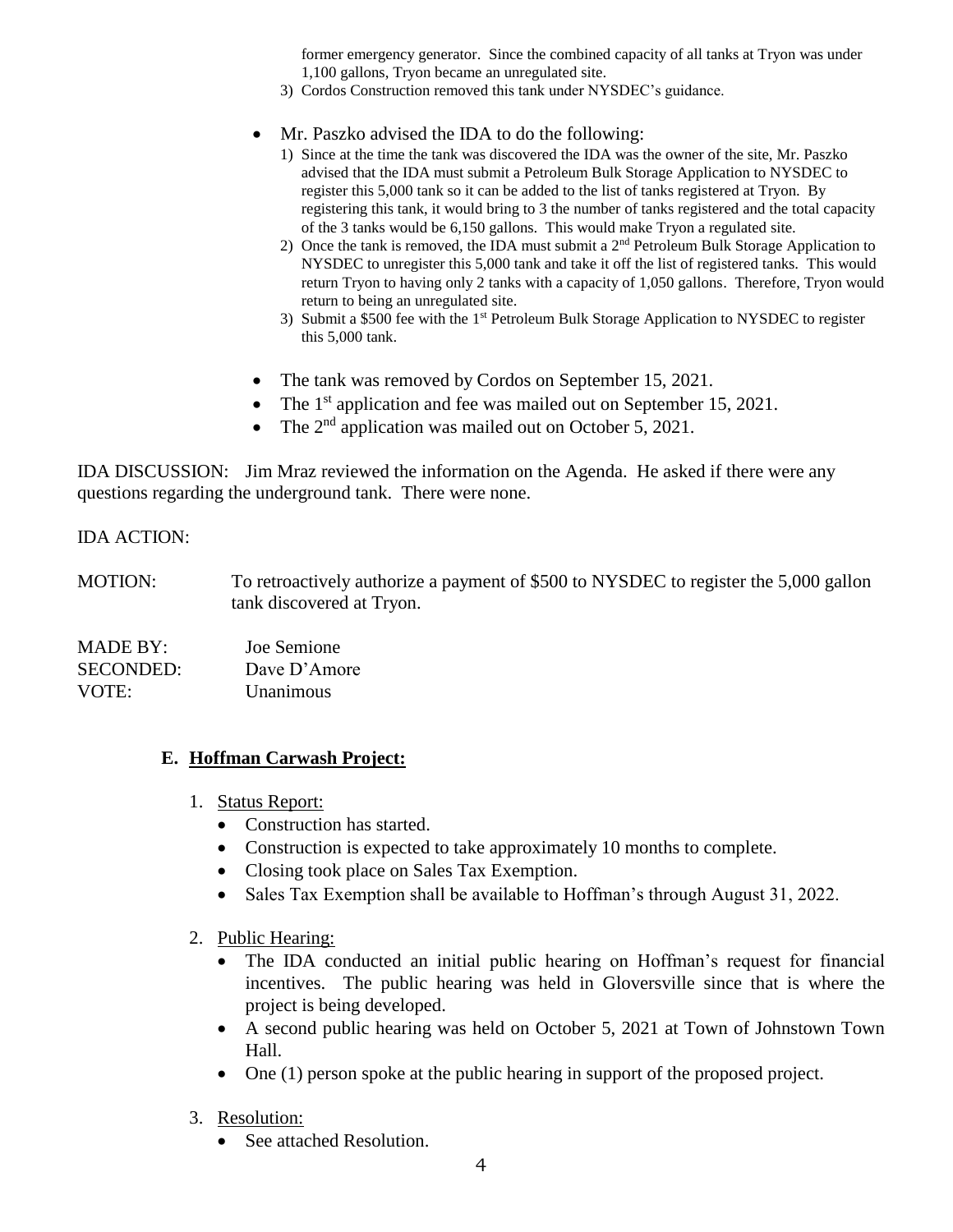IDA DISCUSSION: Jim Mraz reviewed the information on the Agenda. He asked Kara Lais if there was any further explanation needed? She stated the attached Resolution is simply repeating the original Resolution that was passed. This Resolution needs to be approved to reflect the fact that a portion of the lot was found to be in the Town of Johnstown. Jim Mraz asked IDA Board members if they had any questions. There were none.

IDA ACTION:

| <b>MOTION:</b>   | To adopt a Resolution ratifying and reapproving a certain project, as amended and as<br>defined herein, appointing HDC2 Company LLC or its permitted assign, agent of the<br>Agency for the purpose of constructing and equipping the Project Facility (as defined<br>herein) and authorizing the execution and delivery of closing documents. |
|------------------|------------------------------------------------------------------------------------------------------------------------------------------------------------------------------------------------------------------------------------------------------------------------------------------------------------------------------------------------|
| <b>MADE BY:</b>  | Mike Fitzgerald                                                                                                                                                                                                                                                                                                                                |
| <b>SECONDED:</b> | <b>Todd Rulison</b>                                                                                                                                                                                                                                                                                                                            |
| VOTE:            | 5 ayes, 1 nay (Gillis), 0 abstained, 0 absentees                                                                                                                                                                                                                                                                                               |

### **F. IDA Website:**

- 1. Presentation by Betsy Emery on:
	- Google Analytics
	- Google Business

IDA DISCUSSION: Betsy Emery provided an explanation to IDA Board members of the IDA's Google Business Page and the Google Analytics. She stated the Google Business Page's goal is to bring traffic to the IDA's website. She stated this page was developed based upon the input she received from the eight (8) Site Selectors she talked with recently. Betsy Emery stated that the Google's Analytics measures what is actually happening on the IDA's website. Joe Gillis asked if Betsy can determine who is actually visiting the IDA's website? He asked if visitors provide an e-mail address? Betsy Emery stated, "No." All that we can receive is an IP address. She stated that she thinks that she can use the IP address to find out who the entity is that is on the IDA's website. If the IDA can determine who is contacting its website, it may be able to reach out to that entity to provide them with more information. Betsy Emery also discussed having the IDA setup a LinkedIn page. She stated that when she was communicating with Site Selectors regarding the website, the best way she was able to reach them was through LinkedIn. Betsy Emery stated that there was no cost for setting up a LinkedIn page. Jim Mraz asked IDA Board members if they would like Betsy to setup a LinkedIn page for the IDA? It was the unanimous consensus of all present to have Betsy do so.

# **VI. NEW BUSINESS:**

#### **A. Proposed 2022 IDA Budget:**

- IDA Board must adopt a 2022 Budget by November 1, 2021.
- Draft Budget reviewed at September 14<sup>th</sup> Board meeting. Key details include:
	- Proposed 2022 IDA Budget totals \$206,140, a decrease of \$29,020 or 12.3% from 2021.
	- Proposed 2022 Tryon Technology Park budget totals \$78,000, a decrease of \$34,400, or 30.6% from 2021.
	- Funds are allocated to work on preparing shovel-ready sites and to market these sites.
	- No subsidy from Fulton County.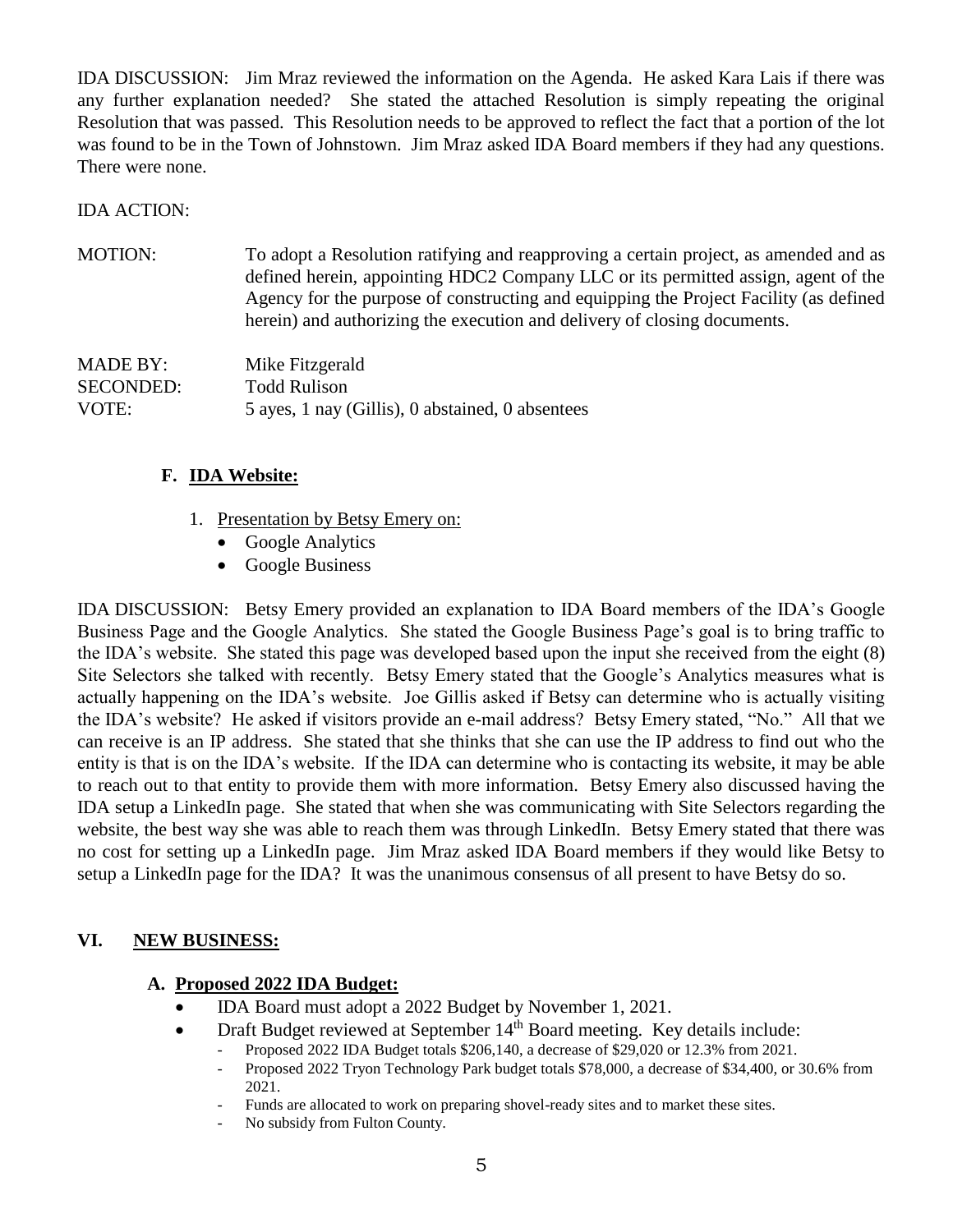- Revisions made to proposed budget at September 14<sup>th</sup> meeting:
	- 1) Changed title of Marketing to Site Development Planning and increased amount to \$30,000 to cover:
		- Phase I ESA
		- Geotechnical Investigation
		- Topo
	- 2) Added revenue from Gloversville Board of Water Commissioners.

IDA DISCUSSION: Jim Mraz reviewed the information on the Agenda. He asked if there were any questions regarding the changes that were made to the proposed budget from the September meeting. There were none. He asked IDA Board members if they would like to go back through the Budget line-by-line again like they did in the September meeting? All IDA members present stated they were comfortable with the Budget as presented. Jim Mraz asked if there were any further questions? There were none.

### IDA ACTION:

MOTION: To approve the 2022 IDA and Tryon Budgets as presented.

| MADE BY:         | <b>Todd Rulison</b> |
|------------------|---------------------|
| <b>SECONDED:</b> | Jane Kelley         |
| VOTE:            | Unanimous           |

# **VII. OTHER BUSINESS:**

#### **A. Executive Session:**

- 1. Upon a majority vote of its total membership, taken in an open meeting pursuant to a motion identifying the general area or areas of the subject or subjects to be considered, a public body may conduct an executive session for the below enumerated purposes only, provided, however, that no action by formal vote shall be taken to appropriate public moneys:
	- i. matters which will imperil the public safety if disclosed;
	- ii. any matter which may disclose the identity of a law enforcement agent or informer;
	- iii. information relating to current or future investigation or prosecution of a criminal offense which would imperil effective law enforcement if disclosed;
	- iv. discussions regarding proposed, pending or current litigation;
	- v. collective negotiations pursuant to article fourteen of the civil service law;
	- vi. the medical, financial, credit or employment history of a particular person or corporation, or matters leading to the appointment, employment, promotion, demotion, discipline, suspension, dismissal or removal of a particular person or corporation;
	- vii. the preparation, grading or administration of examinations;
	- **viii. the proposed acquisition, sale or lease of real property or the proposed acquisition of securities, or sale or exchange of securities held by such public body, but only when publicity would substantially affect the value thereof.**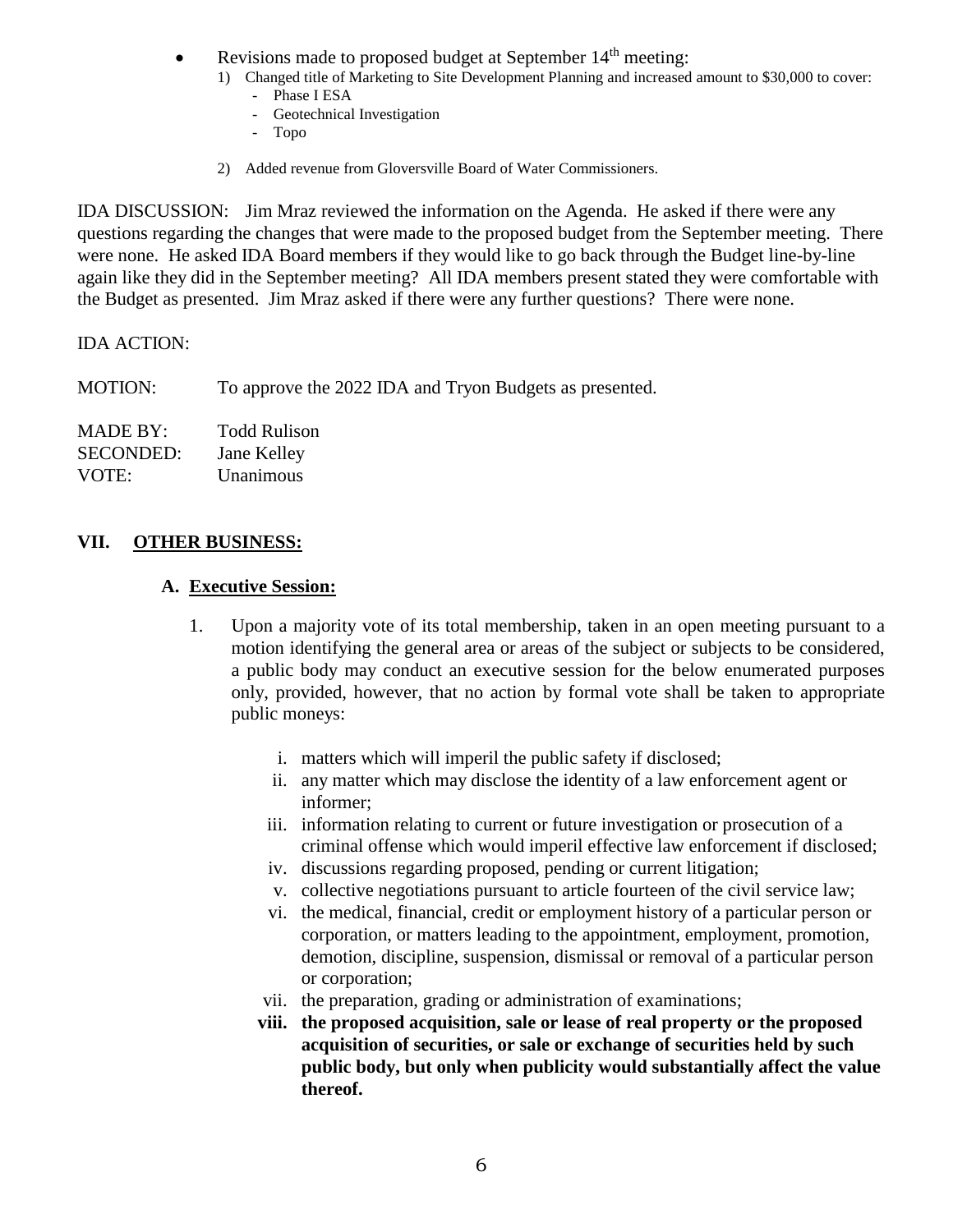| <b>MOTION:</b>           |                                   | To go into Executive Session to discuss the proposed acquisition, sale or lease of real<br>property or the proposed acquisition of securities, or sale or exchange of securities<br>held by such public body, but only when publicity would substantially affect the<br>value thereof. |
|--------------------------|-----------------------------------|----------------------------------------------------------------------------------------------------------------------------------------------------------------------------------------------------------------------------------------------------------------------------------------|
| MADE BY<br><b>SECOND</b> | $\sim 10$<br>$\ddot{\phantom{a}}$ | Dave D'Amore<br>Joe Gillis                                                                                                                                                                                                                                                             |
| <b>VOTE</b>              | $\ddot{\cdot}$                    | Unanimous                                                                                                                                                                                                                                                                              |
| TIME                     | $\ddot{\cdot}$                    | 8:27 a.m.                                                                                                                                                                                                                                                                              |
| <b>MOTION</b>            | $\ddot{\cdot}$                    | To go out of Executive Session.                                                                                                                                                                                                                                                        |
| MADE BY                  | $\cdot$ :                         | Jane Kelley                                                                                                                                                                                                                                                                            |
| <b>SECOND</b>            | $\ddot{\phantom{a}}$              | Mike Fitzgerald                                                                                                                                                                                                                                                                        |
| <b>VOTE</b>              | $\ddot{\cdot}$                    | Unanimous                                                                                                                                                                                                                                                                              |
| TIME                     | $\ddot{\cdot}$                    | $9:37$ a.m.                                                                                                                                                                                                                                                                            |

# **B. Proposed Letter of Intent:**

- 1. Background:
	- Winstanley Enterprises, LLC, based in Concord, MA, constructs and manages commercial real estate.
	- The company currently owns and/or operates 54 buildings totaling 12.3 million sq. ft. the majority of which are multi-tenant facilities.
- 2. Build to Suit Sites:
	- Winstanley offers "Build to Suit" sites to companies. These sites are vacant tracts of land Winstanley has acquired.
	- The Company prepares plans for developing the site with a specific building. They obtain all approvals needed to construct the facility.
	- Once all approvals and permits are obtained, Winstanley markets the site to companies.
	- At present, Winstanley currently owns and is marketing five (5) Built to Suit sites:
		- 1) NYS Route 5S: Town of Florida:  $\geq 1,000,000$  sf building
		- 2) Enfield, CT:  $\geq 500,000-1,000,000$  sf building
		- 3) Enfield, CT:  $\triangleright$  Up to 501,500 sf building
		- 4) Plainfield, CT: 600,000-800,000 sf building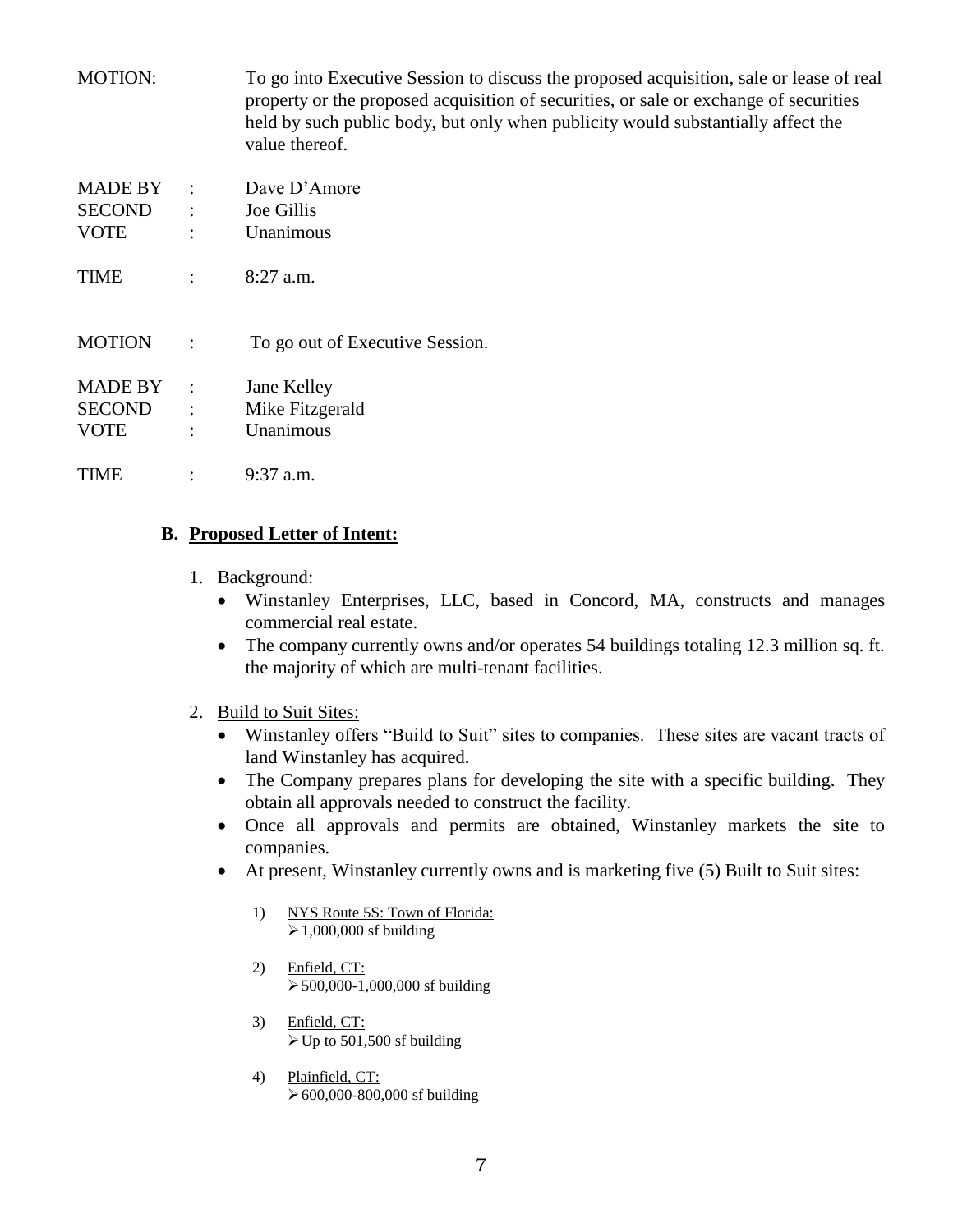- 5) Windsor, CT:  $\geq$  31 acres
- 3. Tryon Technology Park:
	- Winstanley Enterprises, LLC is interested in purchasing land in the Tryon Technology Park.
	- Winstanley desires to purchase 236+/- acres of land upon which it would pursue the development of the following buildings:

| Parcel #                 | Acreage  | <b>Proposed Building</b>      |
|--------------------------|----------|-------------------------------|
| 4, 7 and Building 1      | $123+/-$ | Minimum 900,000 sf            |
| 5 and 6                  | $51+/-$  | Minimum 500,000 sf            |
| $3*$                     | $17+/-$  | Minimum 150,000 sf            |
| Tryon Development Area** | $45+/-$  | Minimum 350,000 sf or Housing |
| Total                    | $236+/-$ | 1.900.000                     |

\* Parcel 3 will be considered for a separate, standalone building. However, in the event Parcel 3 is required to facilitate a development on Parcels 4, 7 and Building 1, then Winstanley would use Parcel 3 to accomplish this.

\*\* Winstanley also develops housing. They would assess the potential for using the Tryon Development Area for housing as outlined in Fulton County's Development Strategy.

- 4. Presentation by Adam Winstanley, Principal, Winstanley Enterprises, LLC:
	- a. Background:
		- Mr. Winstanley, a founder of Winstanley Enterprises LLC, has 28 years of experience in real estate acquisition, development, finance, construction, leasing, asset management and disposition.
		- Since co-founding Winstanley Enterprises in 1990, Mr. Winstanley has acquired and redeveloped over 60 projects worth approximately \$925 million, including outlet shopping centers, shopping centers, multi-story office, flexible office and research and development properties, warehousing and distribution centers, biotech and medical facilities, residential buildings and land development.
		- Notable recent projects include:
			- 1) The acquisition of the Northeast Logistics Portfolio for \$124 million with 10 properties totaling 2.9 million square feet (MSF).
			- 2) The \$26 million redevelopment of the former 1.0 MSF Hallmark Campus in Enfield, CT, into a fully leased distribution center.
			- 3) The \$16 million redevelopment of the former 530,000 SF American Standard Building in Plainfield, CT into a distribution center.
			- 4) The \$50 million acquisition of the 1.0 million SF Stop & Shop Distribution center in Windsor Locks, CT.
			- 5) The \$30 million acquisition and redevelopment of the failed 300,000 SF Norwichtown Mall into a vibrant fully leased 165,000 SF open-air center anchored by a 75,000 SF Stop & Shop.
			- 6) The \$91 million acquisition of six Pathmark Supermarkets in Delaware, New Jersey, Philadelphia and New York.
		- Recent new construction projects include:
			- 1) The 75,000 SF Elmwood Plaza anchored by Stop & Shop in West Harford.
			- 2) The acquisition and pending redevelopment of the 283,000 SF Shoppes at Burr Corner in Manchester, CT and the Wonderland Marketplace in Revere, MA.
		- Mr. Winstanley has negotiated and executed over 85 leases for 8 MSF with such companies as ESPN, Inc., Perrier/Nestle, Restaurant Depot, Danaher Corporation, Coherent Laser, Inc., Rite Aid, Connecticut Culinary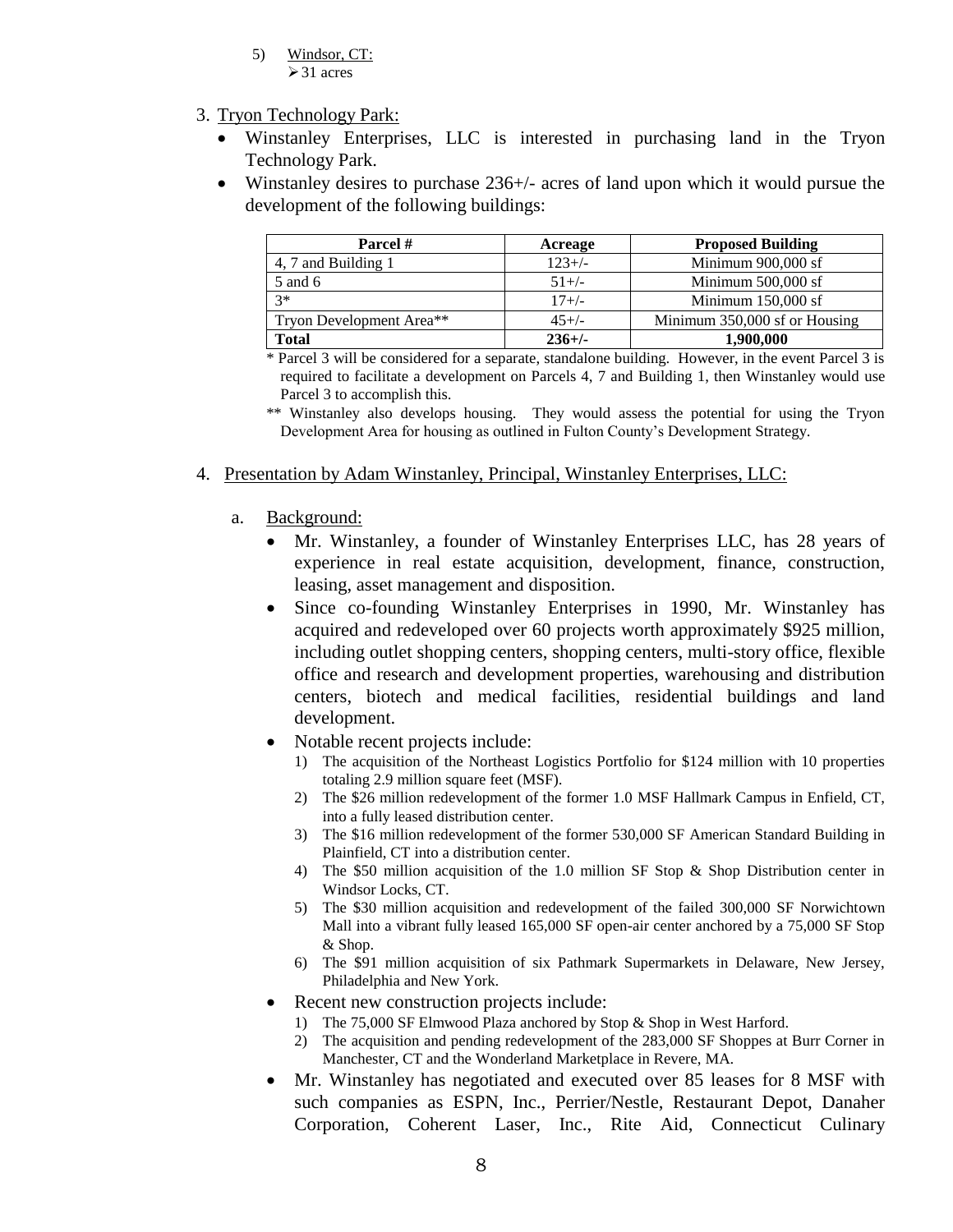Institute/Lincoln Education, SIMS Metal Management Ltd., Golfer's Warehouse, OneBeacon Insurance, Stop & Shop Supermarkets, New Chapter Inc., Sycamore Networks, Pathmark Supermarkets, Alexion Pharmaceuticals, Inc. Arch Chemicals, Inc., Jeld-Wen, Inc., CVS Corporation, CiDRA Corporation, Shop Rite/Price Rite/Wakefern Supermarkets, GSA, Big Lots, Marshalls, Veritiv Corporation, Arrow Electronics, Plastipak Corporation, Staples Distribution, and At Home Stores.

- 5. Letter of Intent:
	- Winstanley Enterprises LLC has submitted a Letter of Intent (LOI) to the IDA to consider.
	- Review Letter of Intent.
- 6. Next Steps:
	- If the IDA was to execute the LOI, the next step would be for Winstanley to conduct its due diligence on the property by preparing and conducting various background, environmental, geotechnical and related studies on the 236+/- acres they desire to acquire.
	- If, at the end of their due diligence, Winstanley decides to move forward and purchase the 236+/- acres, the parties will then execute a Purchase and Sale Agreement.

IDA DISCUSSION: Jim Mraz reviewed the information on the Agenda. He introduced Adam Winstanley, Principal from Winstanley Enterprises, LLC located in Concord, MA. He stated that Winstanley Enterprises is a commercial real estate firm that constructs, operates and manages commercial real estate in the northeast. He stated Winstanley Enterprises has an interest in lands at the Tryon Technology Park. Winstanley has submitted a Letter of Intent to purchase certain land in the Tryon Technology Park. He stated Adam Winstanley is here today to discuss Winstanley's interest in Tryon. He then handed the meeting over to Adam Winstanley.

Adam Winstanley stated that he is a principal in the firm. He stated that Winstanley Enterprises' initial interest in the Albany region started in 2018 when it looked to acquire a tract of land in the Town of Florida, Montgomery County, near Exit 27 of I-90. He refers to this as the 5S development site. He stated Winstanley has completed the purchase of this site and is in the final stages of acquiring the last permit needed for them to construct an 800,000 sq. ft. building on the site. Winstanley also purchased the building at 1785 State Highway 5S in the Town of Florida and that is being used as an Amazon distribution center. He stated Winstanley has been very active in the Massachusetts/Connecticut Region. He stated the company is vertically integrated.

Adam Winstanley stated that his firm is interested in Tryon because of the good infrastructure and road network that it has. He stated Winstanley would like to purchase the 236+/- acres at Tryon and use its resources to market Tryon to perspective companies. He stated companies looking at the northeast are asking about the Albany/Capital District Region. He stated there are significant supply chain disruptions occurring in the United State's economy. He stated everyone has seen the stories about ships backed up in the LA/Long Beach harbors. Some of these ships are waiting 1-2 months to get into port to be unloaded. He stated this disruption of logistics is causing many manufacturers that moved over to China to reconsider and bring their manufacturing operations back to the United States. He stated Upstate New York, and particularly the Tryon Technology Park, are primed to take advantage of this return of manufacturing.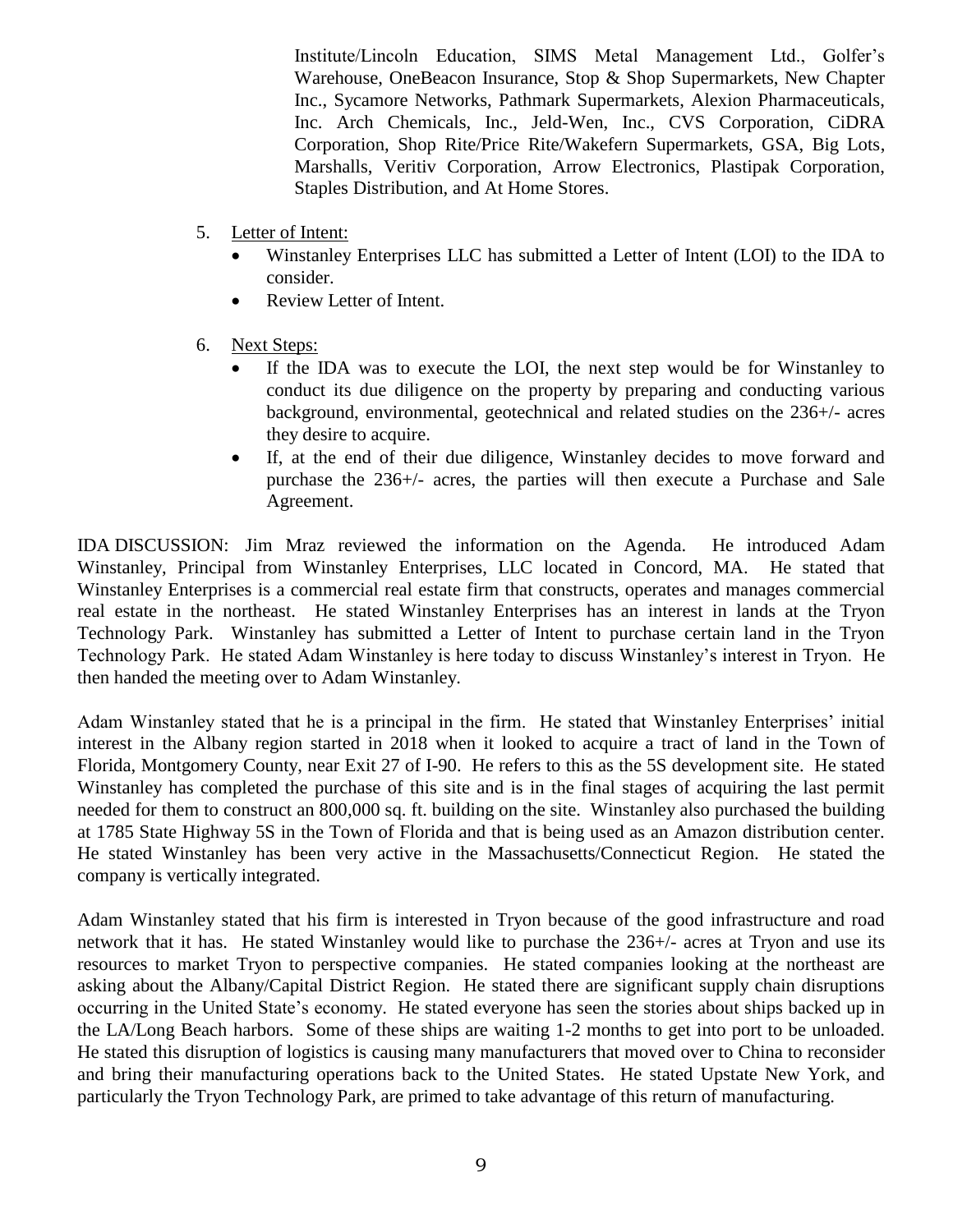Adam Winstanley stated that Winstanley Enterprises would look to develop several buildings on the property that it desires to acquire from the IDA.

Jim Mraz then reviewed the draft Letter of Intent (LOI). He stated the LOI would be between Winstanley Enterprises, LLC and the Fulton County Industrial Development Agency. He stated Winstanley is proposing to acquire approximately 236 acres of land upon which it would look to develop at least three (3) or possibly four (4) buildings as follows:

| Site # | Parcel #/Bldg. #       | Acreage $(+/-)$          | <b>Proposed Building Size (SF)</b> |
|--------|------------------------|--------------------------|------------------------------------|
|        | 4                      | 69.09                    |                                    |
|        |                        | 17.24                    | 900,000                            |
|        | Building 1             | 12.00                    |                                    |
|        | <b>SE</b> Wetlands     | 25.00                    |                                    |
|        | $3^{(1)}$              | 16.77                    | 150,000                            |
|        | Tryon Development Area | 45.00                    | 350,000                            |
|        |                        | 26.61                    |                                    |
| 4      | 6                      | 24.87                    | 500,000                            |
|        |                        | Total Acreage = $236.58$ | 1,900,000                          |

 $<sup>(1)</sup>$ Site 3 would be considered for a separate standalone building. However, in the event Site 3 is required to facilitate a</sup> larger development on Site 1, then Winstanley Enterprises, LLC will utilize Site 3 to accomplish this.

Jim Mraz reviewed what the purchase price would be and how that would be payable as outlined in the LOI. He then reviewed the key component of this document which is the due diligence. This is the time period through which Winstanley Enterprises would conduct its due diligence of the site and conduct numerous studies on the site including a survey, topographic mapping and numerous others. Winstanley would also be conducting an environmental assessment of the property. Winstanley would have until December 31, 2022 to complete its due diligence. The LOI affords Winstanley the ability to extend that due diligence period two (2) 6-month time periods. In addition to conducting all these backgrounds and studies, Winstanley would also look to obtain all local, State and federal approvals that would be needed to construct the buildings identified above.

Winstanley has agreed to pay for an appraisal that the IDA would have to have conducted in order to sell the property. Jim Mraz then reviewed the draft Access Agreement. This Access Agreement would provide Winstanley's engineers and consultants with access to the 236 acres identified in the LOI to conduct all of its due diligence work. He stated the Access Agreement as drafted says that it will expire at the earlier of the effective day of the Purchase and Sale Agreement between the IDA and Winstanley or 90 days from the date the LOI. Jim Mraz asked Adam Winstanley if this should be revised to have the expiration date concurrent with the December 31, 2022 expiration date of the LOI? Adam Winstanley agreed. Jim Mraz asked IDA Board members if they would be okay with this change? All IDA members present stated that that change would be acceptable. After completing his review of the draft LOI and Access Agreement, he asked IDA Board members if they had any questions. There were none.

IDA ACTION:

| <b>MOTION:</b>   | To authorize the Chairman to execute a Letter of Intent and Access Agreement with<br>Winstanley Enterprises, LLC as presented at the meeting. |
|------------------|-----------------------------------------------------------------------------------------------------------------------------------------------|
| MADE BY:         | Dave D'Amore                                                                                                                                  |
| <b>SECONDED:</b> | Joe Semione                                                                                                                                   |
| VOTE:            | Unanimous                                                                                                                                     |